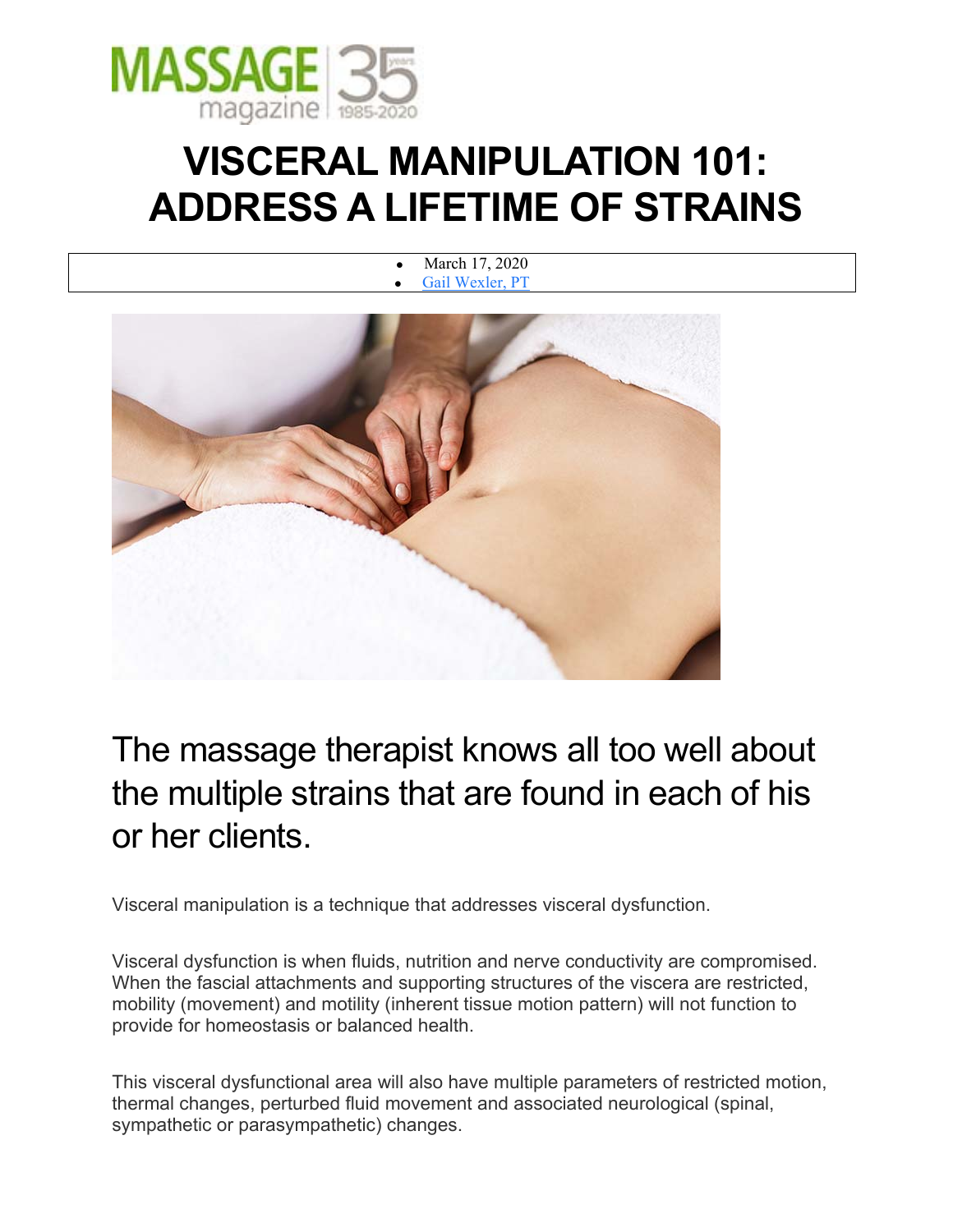## A Lifetime of Strains

The body generally accumulates many strains over a lifetime. The strain takes a certain amount of force to hold it there, exerting tension into the fascia. The one with the most force will have the biggest effect on the fascia. This is also called tensegrity.

Treating the most important strain will have the largest effect on the body. Forces that accumulate in our body can remain in the superficial layers of our anatomy or they can penetrate into the deeper layers to adversely affect the fascia of the organs, blood vessels or nerves.

If the primary strain is within these deeper tissues, the increased mechanical tension will compromise the fluid vessels (veins, retention of metabolic byproducts; lymph, relative edema; or arteries, decreased nutrition or oxygen) and the visceral-somatic relationship via the connective tissues and the autonomic nervous system.

If the client is making progress with your present program but seems to be at a plateau or the pattern keeps returning, you may want to consider how visceral manipulation can guide you to the deeper somatic cause of why the pain, inability to relax, breathing mechanism or muscle hypertonicity is not resolving.

### The Roots of Visceral Manipulation

The roots of visceral manipulation began in Osteopathy under the guidance of Andrew Taylor Still, M.D., D.O., in the late 19th century.

Still had been trained as a medical doctor, but found that he could treat most diseases by palpating dysfunctional areas and treating them with his hands. Osteopathy means to "begin with the bones."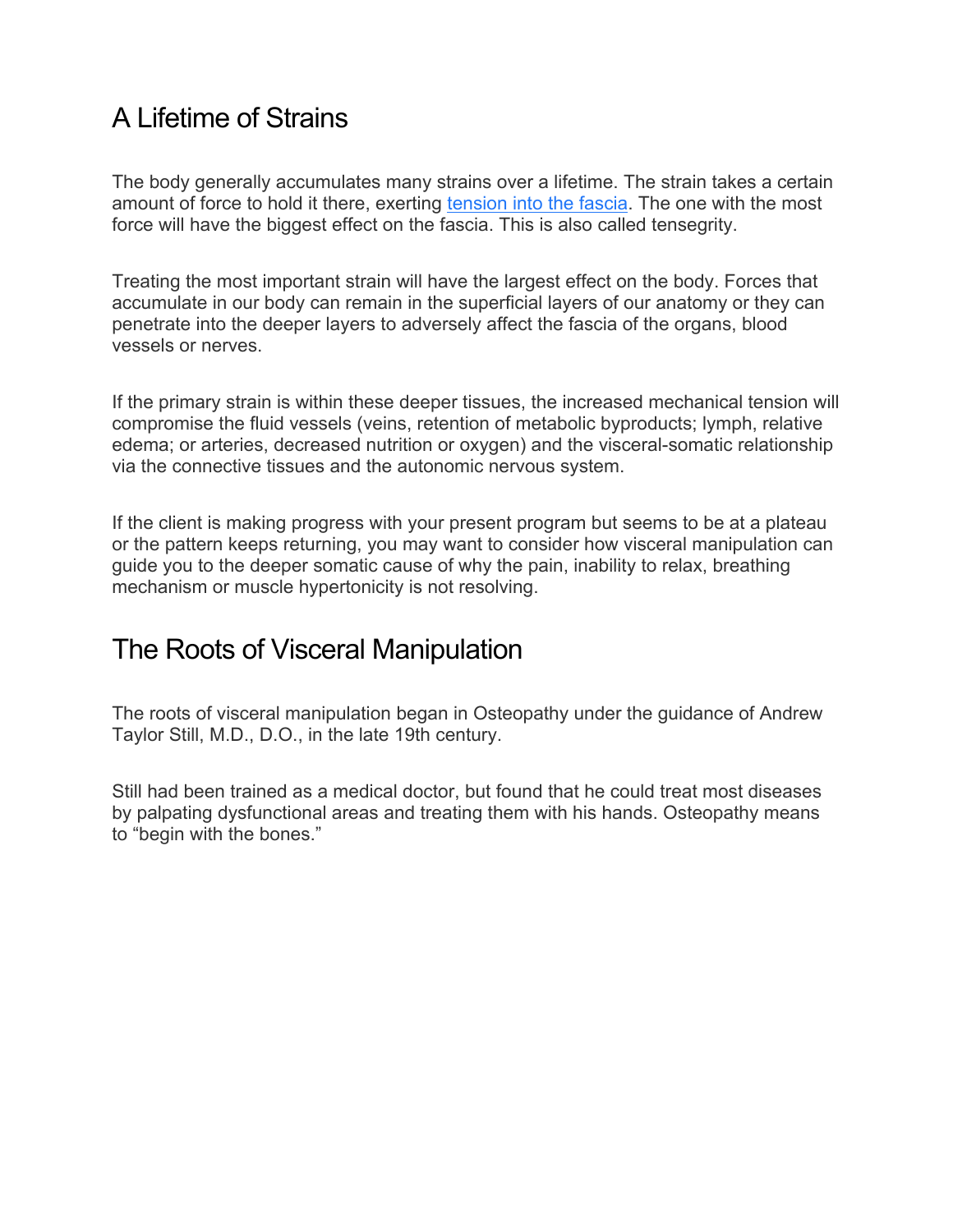

He discovered when he found an area where the bones were not properly aligned nor moving adequately, this area became the first guide for the practitioner in performing treatment. This area reflected where the forces of life are not moving properly.

Still began with the bones, but did not end there. In his writings, he constantly talked about joints, fascia, blood supply, nerves, internal organs and lymph flow. Still's ideas were very clear: All tissues need adequate fluid, as well as nutritional and neurological exchange, to be healthy.

#### Precision in Palpation Skills

Knowing the anatomy of the human body became key in understanding the mechanism of how the viscera affected postures, movement, pain and balance.

One curriculum of visceral manipulation is under the guidance of Jean-Pierre Barral, P.T., D.O., at The Barral Institute. Barral is a French osteopath who became curious about the visceral system and its relationships to structure and function.